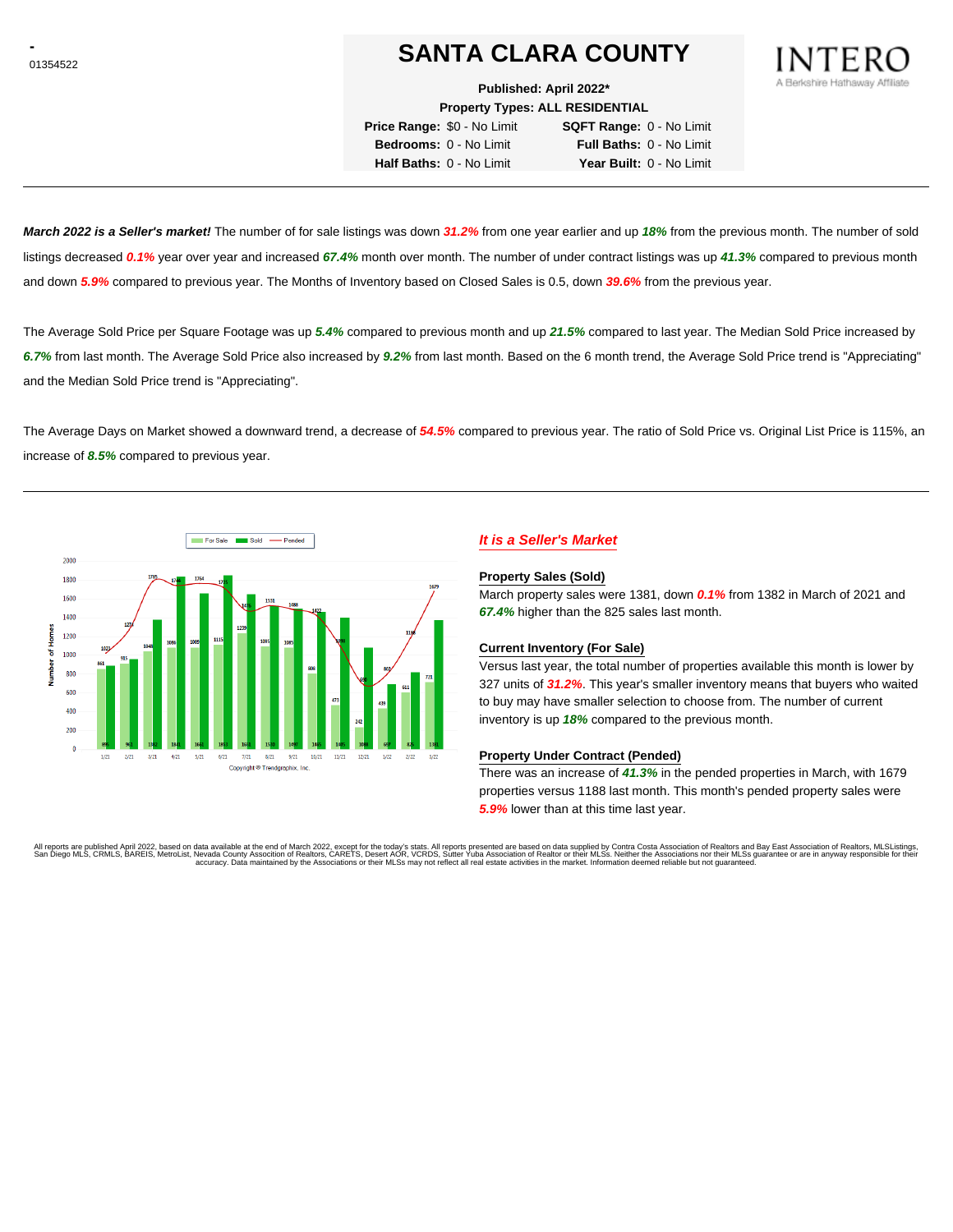# **SANTA CLARA COUNTY**

**Published: April 2022\***

**Property Types: ALL RESIDENTIAL**

**Price Range:** \$0 - No Limit **SQFT Range:** 0 - No Limit **Bedrooms:** 0 - No Limit **Full Baths:** 0 - No Limit **Half Baths:** 0 - No Limit **Year Built:** 0 - No Limit

# **The Average Sold Price per Square Footage is Appreciating\***

The Average Sold Price per Square Footage is a great indicator for the direction of property values. Since Median Sold Price and Average Sold Price can be impacted by the 'mix' of high or low end properties in the market, the Average Sold Price per Square Footage is a more normalized indicator on the direction of property values. The March 2022 Average Sold Price per Square Footage of \$1089 was up **5.4%** from \$1033 last month and up **21.5%** from \$896 in March of last year.

\* Based on 6 month trend – Appreciating/Depreciating/Neutral





## **The Days on Market Shows Downward Trend\***

The average Days on Market (DOM) shows how many days the average property is on the market before it sells. An upward trend in DOM trends to indicate a move towards more of a Buyer's market, a downward trend indicates a move towards more of a Seller's market. The DOM for March 2022 was 10, down **28.6%** from 14 days last month and down **54.5%** from 22 days in March of last year.

### **The Sold/Original List Price Ratio is Rising\*\***

The Sold Price vs. Original List Price reveals the average amount that sellers are agreeing to come down from their original list price. The lower the ratio is below 100% the more of a Buyer's market exists, a ratio at or above 100% indicates more of a Seller's market. This month Sold Price vs. Original List Price of 115% is up **1.8%** % from last month and up from **8.5%** % in March of last year.

\* Based on 6 month trend – Upward/Downward/Neutral

\*\* Based on 6 month trend - Rising/Falling/Remains Steady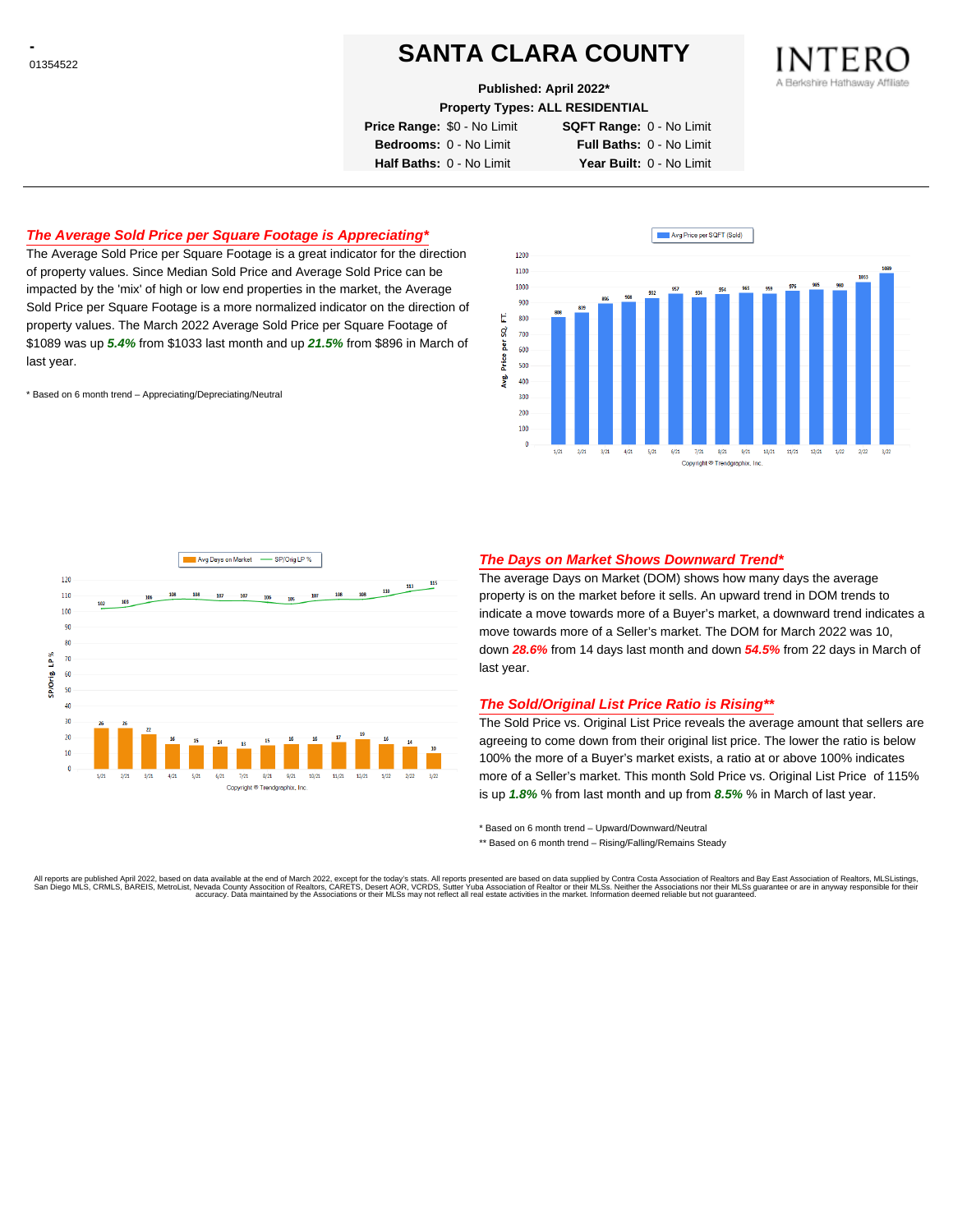# **SANTA CLARA COUNTY**

#### **Published: April 2022\***

**Property Types: ALL RESIDENTIAL**

**Price Range:** \$0 - No Limit **SQFT Range:** 0 - No Limit

**Bedrooms:** 0 - No Limit **Full Baths:** 0 - No Limit

**Half Baths:** 0 - No Limit **Year Built:** 0 - No Limit

## **The Average For Sale Price is Neutral\***

The Average For Sale Price in March was \$2,279,000, up **4.8%** from \$2,175,000 in March of 2021 and up **1.1%** from \$2,254,000 last month.

## **The Average Sold Price is Appreciating\***

The Average Sold Price in March was \$1,904,000, up **17.7%** from \$1,618,000 in March of 2021 and up **9.2%** from \$1,743,000 last month.

## **The Median Sold Price is Appreciating\***

The Median Sold Price in March was \$1,601,000, up **16.9%** from \$1,369,000 in March of 2021 and up **6.7%** from \$1,500,000 last month.

\* Based on 6 month trend – Appreciating/Depreciating/Neutral





## **It is a Seller's Market\***

A comparatively lower Months of Inventory is more beneficial for sellers while a higher months of inventory is better for buyers.

\*Buyer's market: more than 6 months of inventory Seller's market: less than 3 months of inventory Neutral market: 3 – 6 months of inventory

### **Months of Inventory based on Closed Sales**

The March 2022 Months of Inventory based on Closed Sales of 0.5 was decreased by **39.6%** compared to last year and down **27%** compared to last month. March 2022 is Seller's market.

### **Months of Inventory based on Pended Sales**

The March 2022 Months of Inventory based on Pended Sales of 0.4 was decreased by **34.1%** compared to last year and down **19.4%** compared to last month. March 2022 is Seller's market.